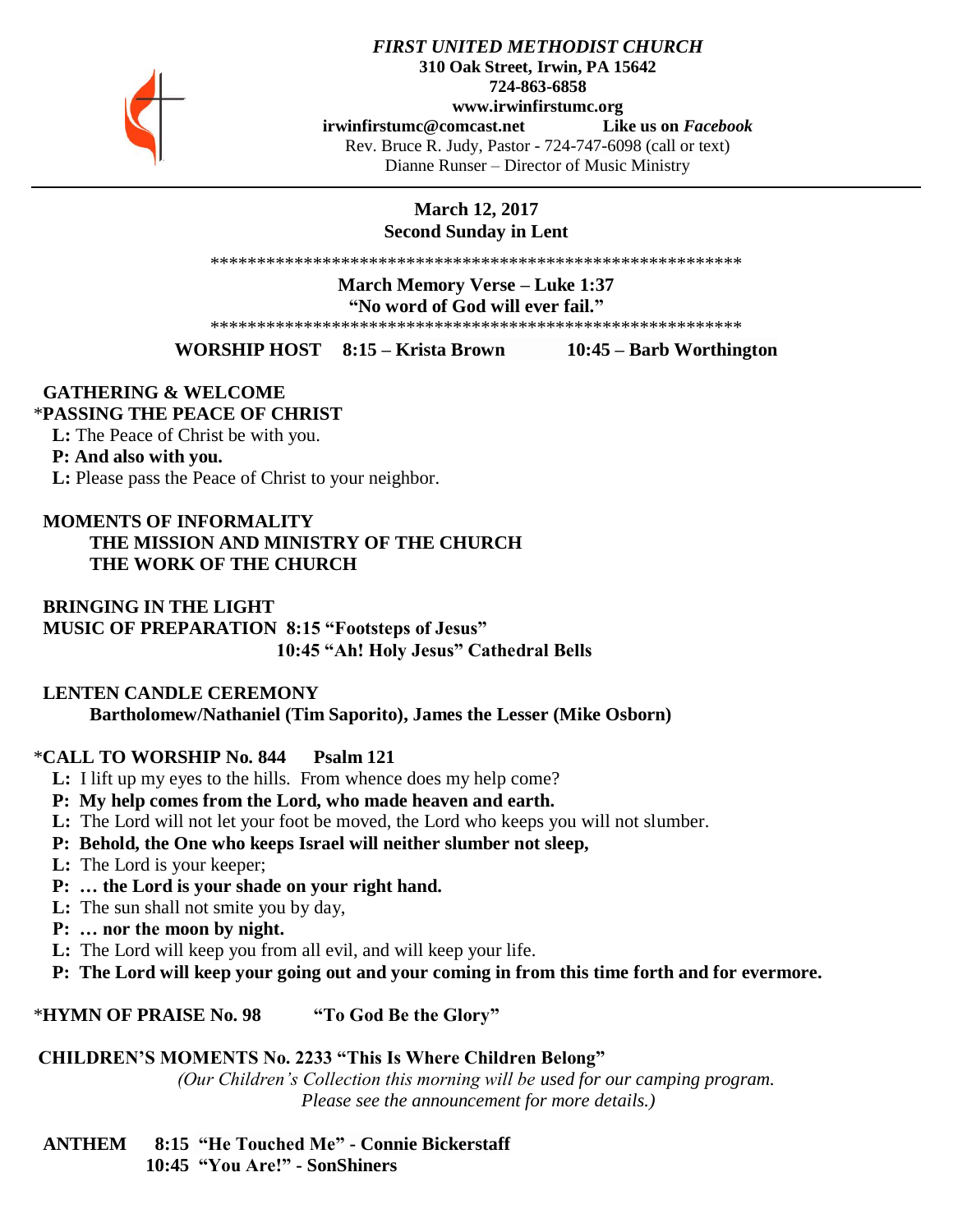**WORD OF GOD Genesis 12:1-4** 

# **PRESENTATION OF GOD'S TITHES AND OUR OFFERINGS**

 **OFFERTORY "Jesus Walked This Lonesome Valley"**

**\*LENTEN DOXOLOGY (tune: "Old 100th)**

**Praise God throughout these forty days. Praise Christ, our Lord, whom God did raise, And praise the Spirit who imparts God's love in Christ into our hearts. Amen**

\***PRAYER OF DEDICATION AND THANKS**

**\*HYMN No. 2056 "God Is So Good"**

#### **JOYS AND CONCERNS**

**For our joys we say: "Praise the Lord." For our concerns we say: "Lord, hear our prayers."**

 **PASTORAL PRAYER & THE LORD'S PRAYER** 

 **Our Father who art in heaven, hallowed be thy name, thy kingdom come, thy will be done on earth as it is in heaven. Give us this day our daily bread; and forgive us our trespasses as we forgive those who trespass against us. And lead us not into temptation, but deliver us from evil, for thine is the kingdom, and the power and the glory forever. AMEN**

 **SERMON SCRIPTURE John 3:14-17**

 **SERMON "Lift High the Cross"**

\***HYMN OF PARTING No. 364 "Because He Lives"**

\***BENEDICTION** 

\***MUSIC OF PARTING "Postlude on 'The Glory of These Forty Days'"** *The service is under the control of the Holy Spirit. The altar rail is always open.*

\***Those who are able, please stand**.

\*\*\*\*\*\*\*\*\*\*\*\*\*\*\*\*\*\*\*\*\*\*\*\*\*\*\*\*\*\*\*\*\*\*\*\*\*\*\*\*\*\*\*\*\*\*\*\*\*\*\*\*\*\*\*\*\*

**ATTENDANCE LAST WEEK Saturday: 22 Sunday: 8:15 - 60 10:45 – 82**

# **SERVING YOU TODAY**

**GREETERS:** 8:15 - Cindi Painter

10:45 – Dot Depp & Donna Weber **USHERS TEAMS:** 8:15 – Men's Group 10:45 – Lou Berta

**SOUND TEAM:** 8:15 – Fritz Runser, Jason Kirsch 10:45 – Penny Brant, Josh Burger

**NURSERY:** Our Nursery (birth through age 5) is open during the worship services. The attendent today is Lindsay

Smith . In the event that no attendents are present, parents are still welcome to use the nursery however they must stay with their children.

\*\*\*\*\*\*\*\*\*\*\*\*\*\*\*\*\*\*\*\*\*\*\*\*\*\*\*\*\*\*\*\*\*\*\*\*\*\*\*\*\*\*\*\*\*\*\*\*\*\*\*\*\*\*\*\*\*

**FUMC MEMBERSHIP:** Want to be a member of our church? Please contact Pastor Bruce (724-747-6098) or the church office (724-963-6858.)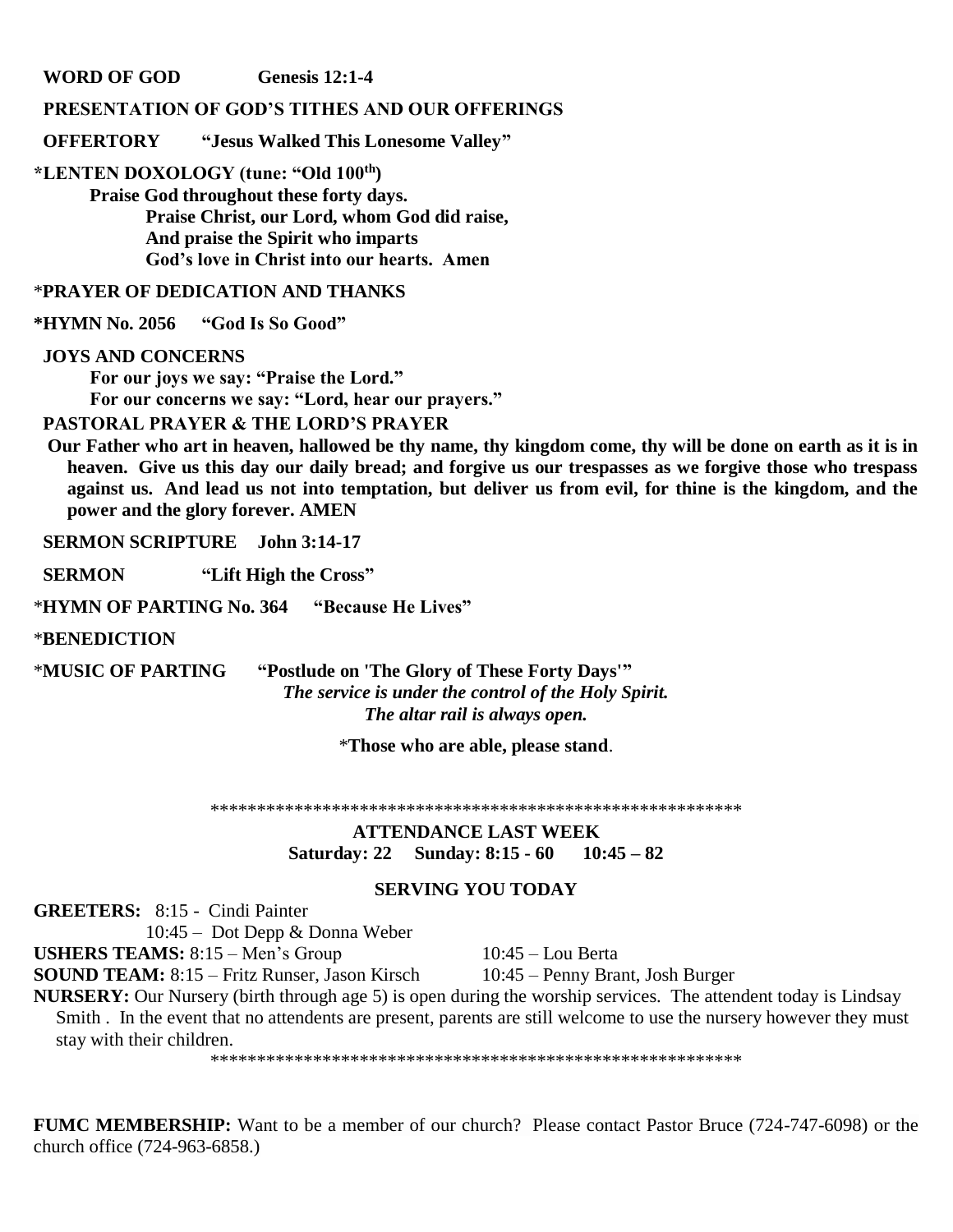**EVERYBODY LOVES EASTER CANDY!!!** The Church Easter candy sale for 2017 is starting on Sunday, February 26th. We will have order forms for families and members to take home to sell to their family and friends. Orders are due back to the church no later than Sunday, March

19th, to allow enough time for the orders to be fulfilled. We will still take individual



orders before and after each service in the narthex.

All monies are due at the time of order. Candy will be available for pick-up on Palm Sunday (April 9th) and will be available by family. 35% of all sales go directly to the church. Please help to support the finances of our church by purchasing your Easter candy through our fundraiser.



Thank you, The FUMC Finance Committee 

# THIS WEEK AT OUR CHURCH Office - 8:00 AM - 1:00 PM Monday thru Thursday; 8:00 AM - Noon on Friday Pastor Bruce - 10:00 AM - 1:00 PM Tuesday, Wednesday & Thursday

724-747-6098 (call or text) or email at preacherptl@gmail.com Please feel free to contact Pastor Bruce if you are in need of a pastoral visit.

**Today, Sunday, March 12** 

8:00 Prayer 8:15 Worship Service 9:30 Sunday School 9:30 Confirmation Class 9:30 Membership Class 10:45 Worship Service 12:15 SonShiners

**Monday, March 13** 

10:00 UM Women 6:30 Grief Suport 7:00 Dartball - H

**Tuesday, March 14 Office Closed** 6:15 TOPS  $7.30\,\mathrm{NA}$ 

**Wednesday, March 15** 11:30 Mid Week Lenten Service (First United Church of Christ, Main Street) 6:00 Depression & Anxiety Support 7:00 UM Men

Thursday, March 16 6:15 C Bells  $6:30\text{ NA}$  $7:15$  Choir

8:15 Living Last Supper Choir Friday, March 17 Gym in use - Scrap Booking

**Saturday, March 18** Gym in use  $-$  Scrap Booking 11:00 LLS Cast - Pulpit Side 6:00 Alternative Worship Service 7:00 Christian Singles

**Next Sunday, March 19** 8:00 Prayer 8:15 Worship Service 9:30 Sunday School 9:30 Confirmation Class 9:30 Membership Class 10:45 Worship Service 12:15 SonShiners

**Upcoming Dates To Remember** 

(please see the announcements in the bulletin)

March 19 – Scout Recognition Sunday March 20 – Happy Methodist Group Lunch March 25 – Church Cleaning Day April 3 – Race for Grace

**NEXT SUNDAY IS SCOUT RECOGNITION SUNDAY.** If you are active in Boy Scouts or Girl Scouts at any level, either as a scout or an adult, please wear your uniform or insignia next week so that you can be recognized during the worship services.

**FROM THE FOOD BANK:** We want to thank everyone who donated to the Food Bank for Souper Bowl Sunday. We received a total of 250 items and \$220.50 from the Children's Cup Collection. Thanks to all of you for being so caring and thoughtful to help our needy clients.

God Bless, Phill & Sandy and Missy & Jason

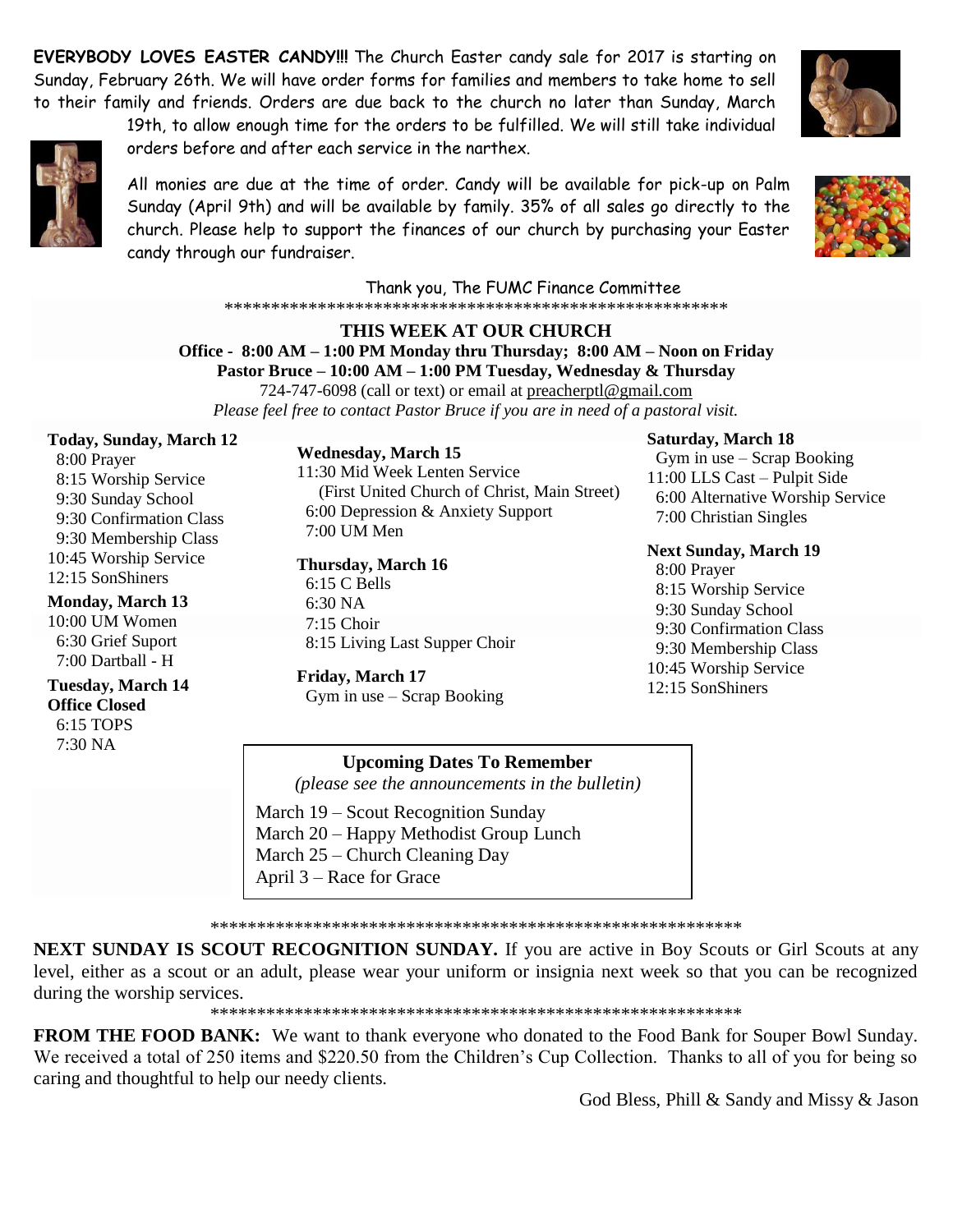# ANNOUNCEMENTS

**CHILDREN'S COLLECTIONS:** The Children's Collection today will be used for our camping program. Last year we helped 9 campers pay for their time at camp. Your donations will be used to help our campers experience learning, fellowship, and fun during an exciting time at our Christian camps!

Irwin Ambulance:  $3/5 - $199.00$ 



Camp Fundraiser...Help our kids go to camp this summer by buying a hoagie or two! Today is the last day to order the March hoagies. The hoagies will be available for pick up on Sunday, March 19<sup>th</sup> following both services. If you know of a camper, please put their name at the top of your order form and their account will receive credit for the sale. If you don't know of a camper, your proceeds will go to the General Campership Fund of our

\*\*\*\*\*\*\*\*\*\*\*\*\*\*\*\*\*\*

church. Thanks for your support!

Questions...contact Laurie Saporito at 724-864-5649 or cts72@hotmail.com 

**THE HAPPY METHODIST GROUP** will be meeting at Rodney's restaurant on March 20<sup>th</sup> at 1:00 PM for lunch. Past and present members of our group are welcome. Please RSVP to Wendell & Sara Campbell (412-751-9767) by the March 18<sup>th</sup>.

A CALL FOR PRAYER WARRIORS! Pastor Bruce is organizing an Army of Prayer Warriors. His challenge is to enlist members of our congregation to commit to the daily task of praying for a particular list of people from our church family. You will be given a "Prayer Warrior's Prayer Assignment Book" with guidelines for this program. Every 6 months you will receive a new list of prayer concerns and booklet. If you are interested in becoming one of FUMC's Prayer Warriors please see Pastor Bruce or call the office. He will give you more information on the program.



#### 

# "WHAT CHRISTIANS BELIEVE"

Midweek Lenten Services at First United Church of Christ on Main Street These services are sponsored by the Norwin Men's Prayer Fellowship group

#### $11:30$  AM – Hymn Sing  $12:00$  Noon – Worship 12:30 PM - Lunch \*\*\*

|                        | March 15 <sup>th</sup> Topic: "A Ghost the Works Within Us"        | Speaker: Abraham Sandler    |
|------------------------|--------------------------------------------------------------------|-----------------------------|
|                        | March 22 <sup>nd</sup> Topic: "The Living Body of Christ on Earth" | Speaker: Rev. Al Kimmel     |
|                        | March 29 <sup>th</sup> Topic: "How Humiliating"                    | Speaker: Rev. Nick Poole    |
| April $5^{\text{th}}$  | Topic: "How Exciting"                                              | Speaker: Shelli Prindle     |
| April $12^{\text{th}}$ | Topic: "For Ever and Ever"                                         | Speaker: Rev. Ronald Durika |
|                        | $***$ unch provided (for a fee) by the Colonial Crille             |                             |

Lunch provided (for a fee) by the Colonial Grille 



#### **HIGH SCHOOL AND MIDDLE SCHOOL STUDENTS AND PARENTS!**

I would like to invite parents, anyone considering volunteering with the youth, and anyone who is just curious, to join the students at youth group this Wednesday March 15th at 7pm. This week I will be sharing the direction I would like to take the youth group, including vision, mission, and some ideas I have which I think will really create some excitement and be a catalyst of real growth.

I hope to see you there! Stephen If you have any questions, contact Stephen at 412-610-3289 (don't be afraid to leave a message) or at pastormannion@gmail.com